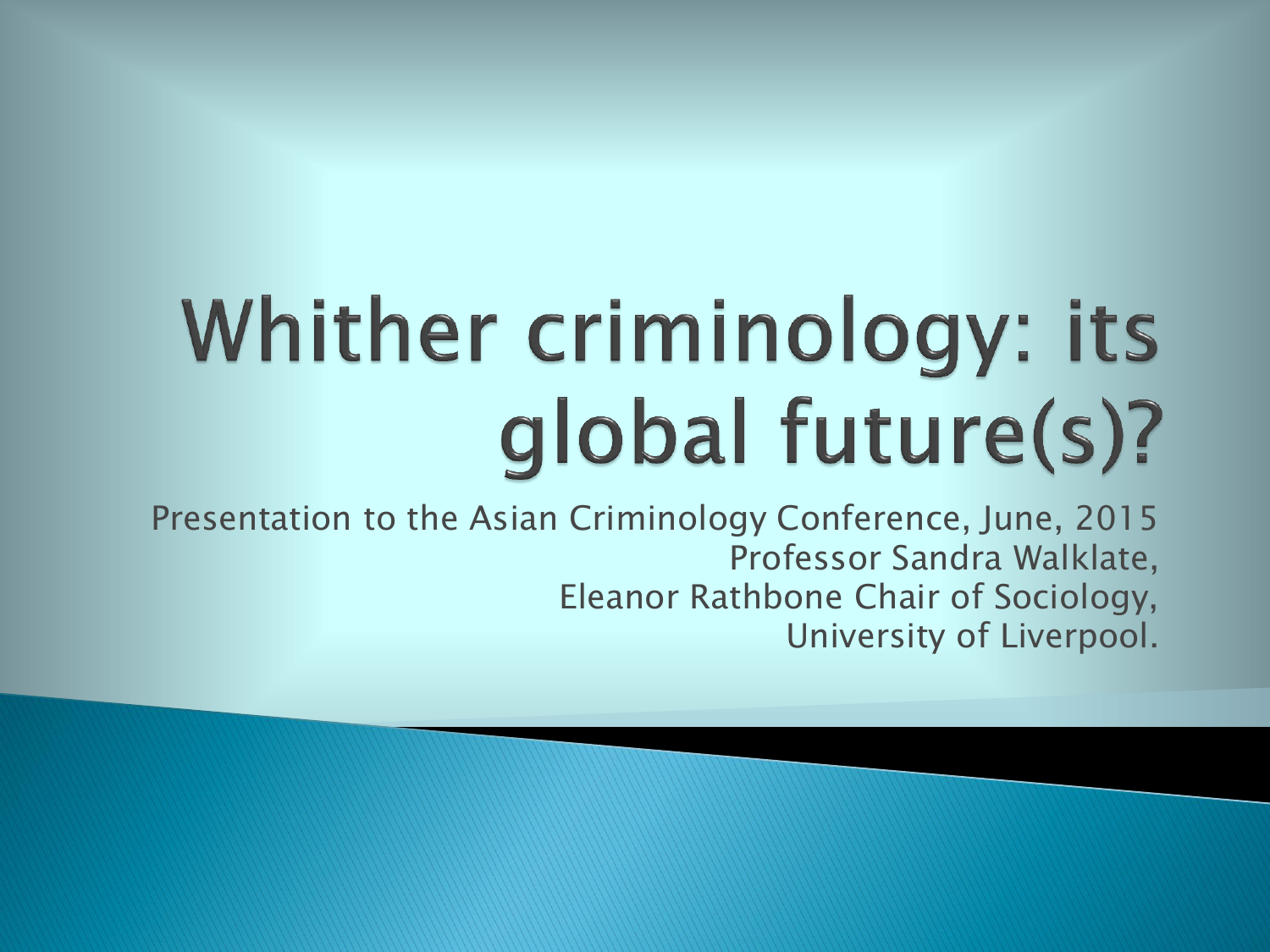#### An ordinary story

Saturday April 4th, 2015. I am meeting my youngest daughter in Chester for lunch. (This is a city, in the North West of England, popular with tourists because of its historical heritage and about 25 miles away from where I live). I park the car and start to walk the short distance to the city centre. My attention is distracted by a vehicle sounding its horn at another vehicle that has cut across its path at a road junction. Within seconds the male driver of the 'offending' vehicle is out of his car, swearing loudly, and ready to accost the other male driver who has stayed in his vehicle. The rest of the traffic is momentarily brought to a standstill. When satisfied with the verbal assault meted out, the driver of the 'offending' vehicle returns to his car: traffic and pedestrians return to their own pre-occupations.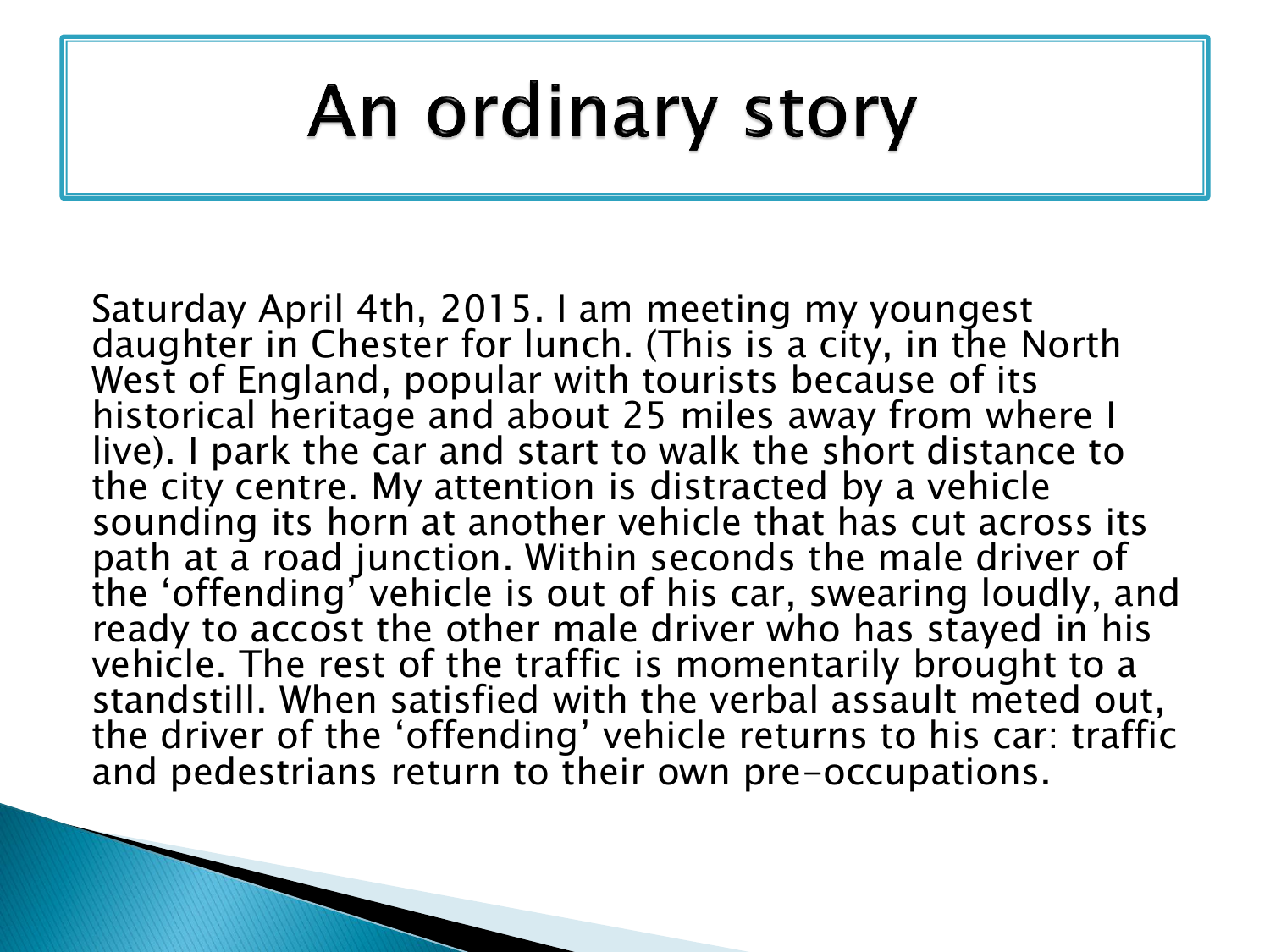#### One place to begin?

- The 'bogus' of positivism (Young 2011)
- ▶ Examples: violence against women and violent extremism co-exist on a continuum. Young's (2007) 'paradigm of violence' in which we are all implicated.
- Questions posed for criminology, in general, and Asian criminology, in particular when we examine these issues in this way.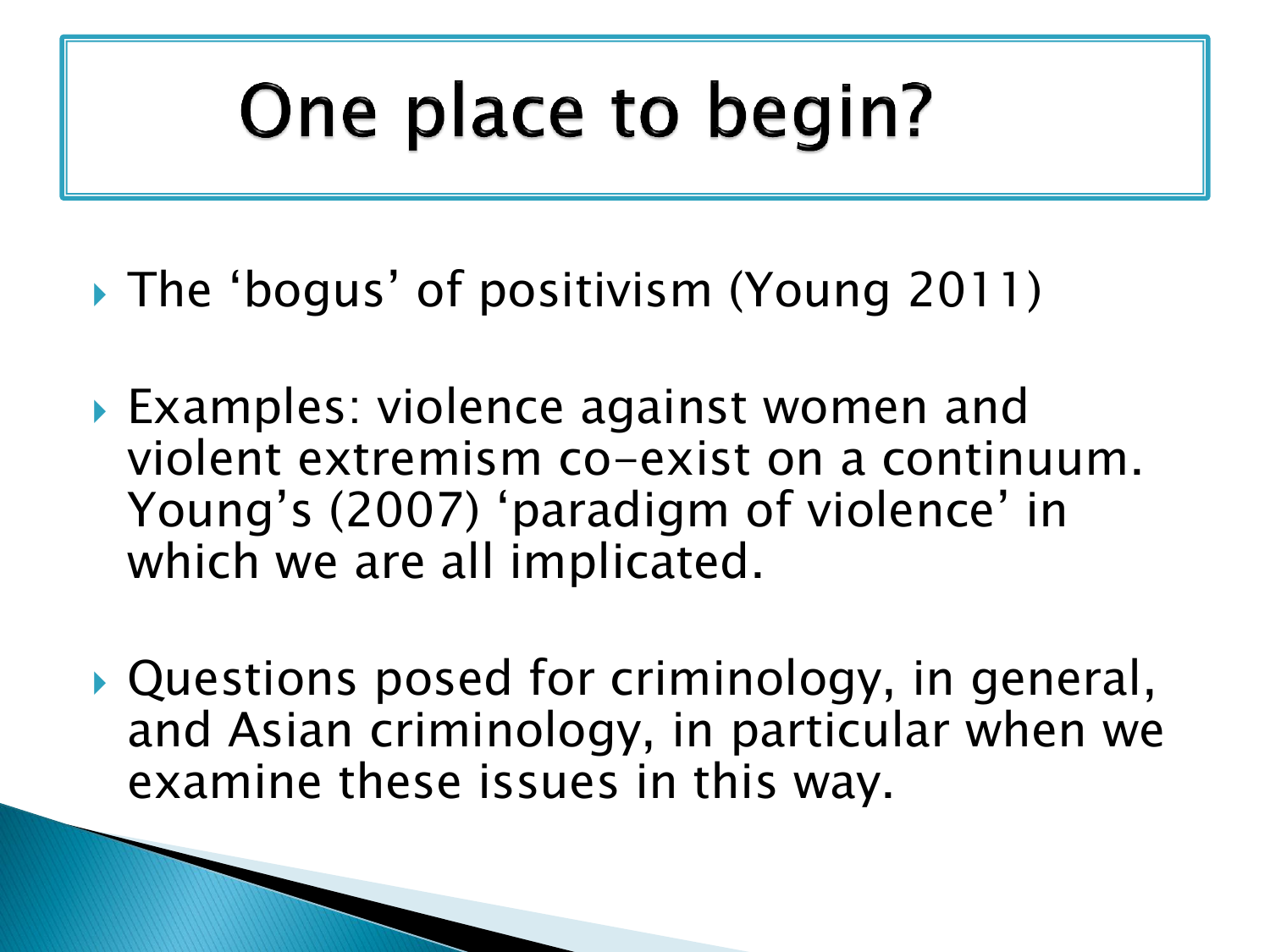## Thinking differently?

▶ For instance, a continuum of scale of force: so many pounds per square inch when a fist hits a jaw; so many more when a bomb hits a military target. A continuum on a social scale: violence in a couple, in a street riot, violence between nations. And place: a bedroom, a street, a police cell, a continent. Time: during a long peace, pre-war, in armed conflict, in periods we call 'postconflict'. And then type of weapon: hand, boot, machete, gun, missile.' (Cockburn 2013)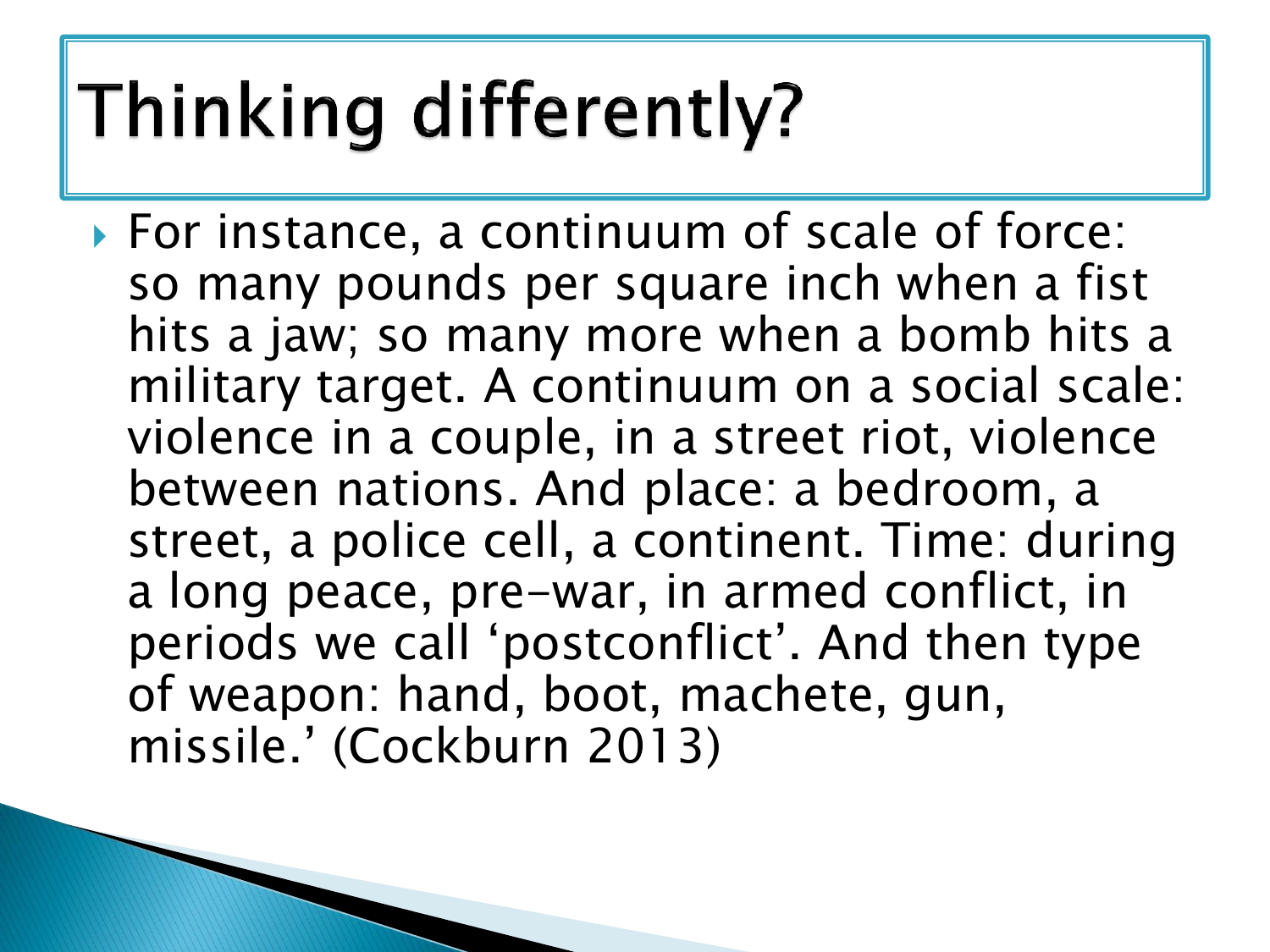### But how to begin?

- Young (2011), Connell (2007), Aas (2012) pose fundamental questions for social science/criminology
- Fetishism with number (Young)
- ▶ Northern theorising (Connell)
- Geography and voice (Aas)

Lend weight to de Sousa Santos' (2014) call for a sociology of absences in which: 'The future can thus be found at the crossroads of different knowledges and different technologies' (ibid. p. 200).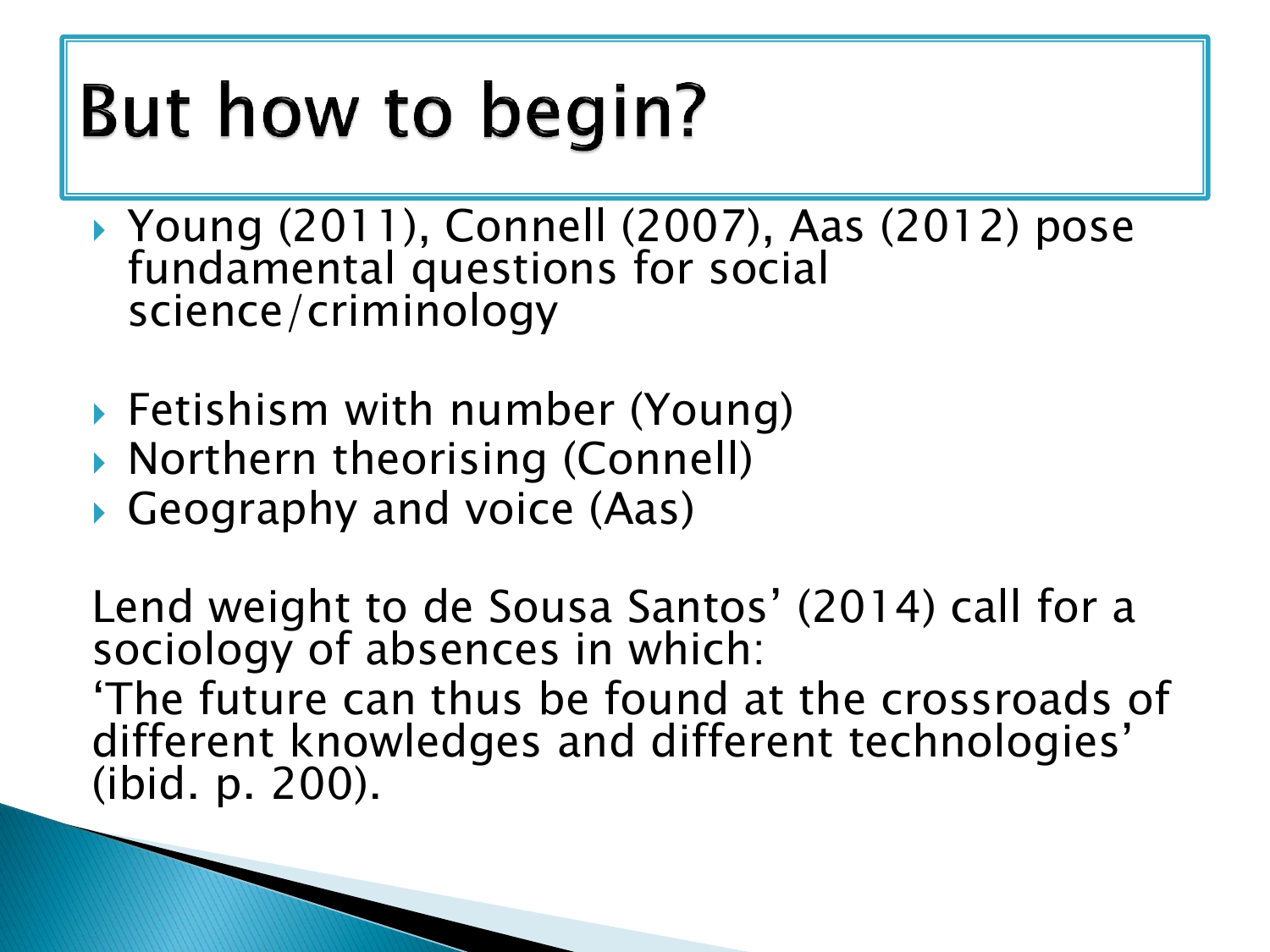#### **Violence Against Women**

Following Latour (1987), I recently endeavoured to unpack the absences/black box of victimology's engagement with violence against women. Result in asking 4 questions:

 What to count How to count Who to count What to do having counted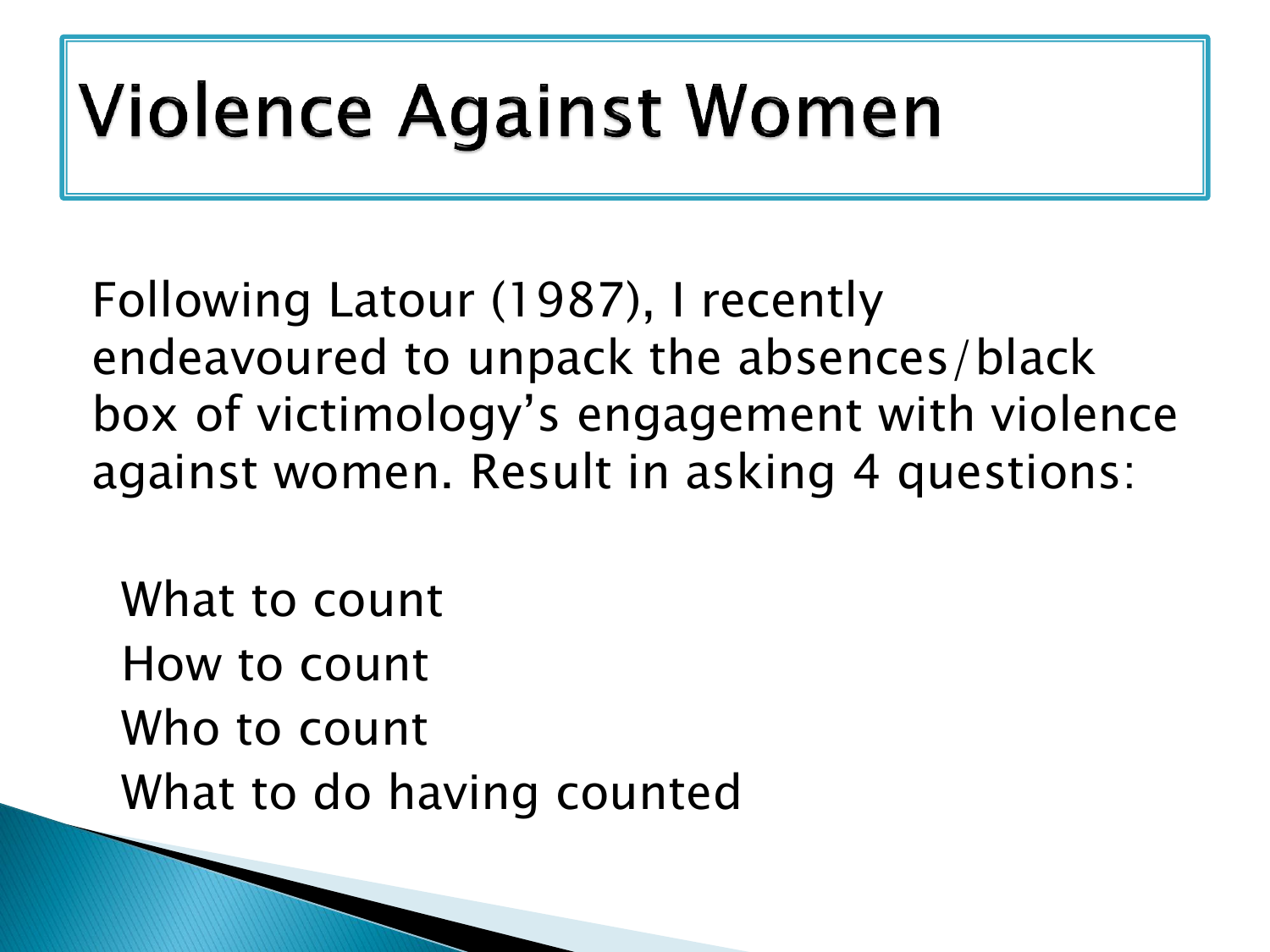## **Ordinary lives**

- Ordinary violence: 'folded into everyday life': an 'intertwining of the descent into the ordinary' in which 'ordinary people become scarred' (Das 2007: 14). The ordinary violence of everyday life.
- ▶ This violence that is silenced (Jordan 2011): in the bedroom, on the street, in a children's home; in a prison, on a continent.
- ▶ Smoothing out of culture (Machado et al 2010)
- The 'ordinary' denial of the evidence (Walby 2015)

Taken together these constitute the elephant in the room.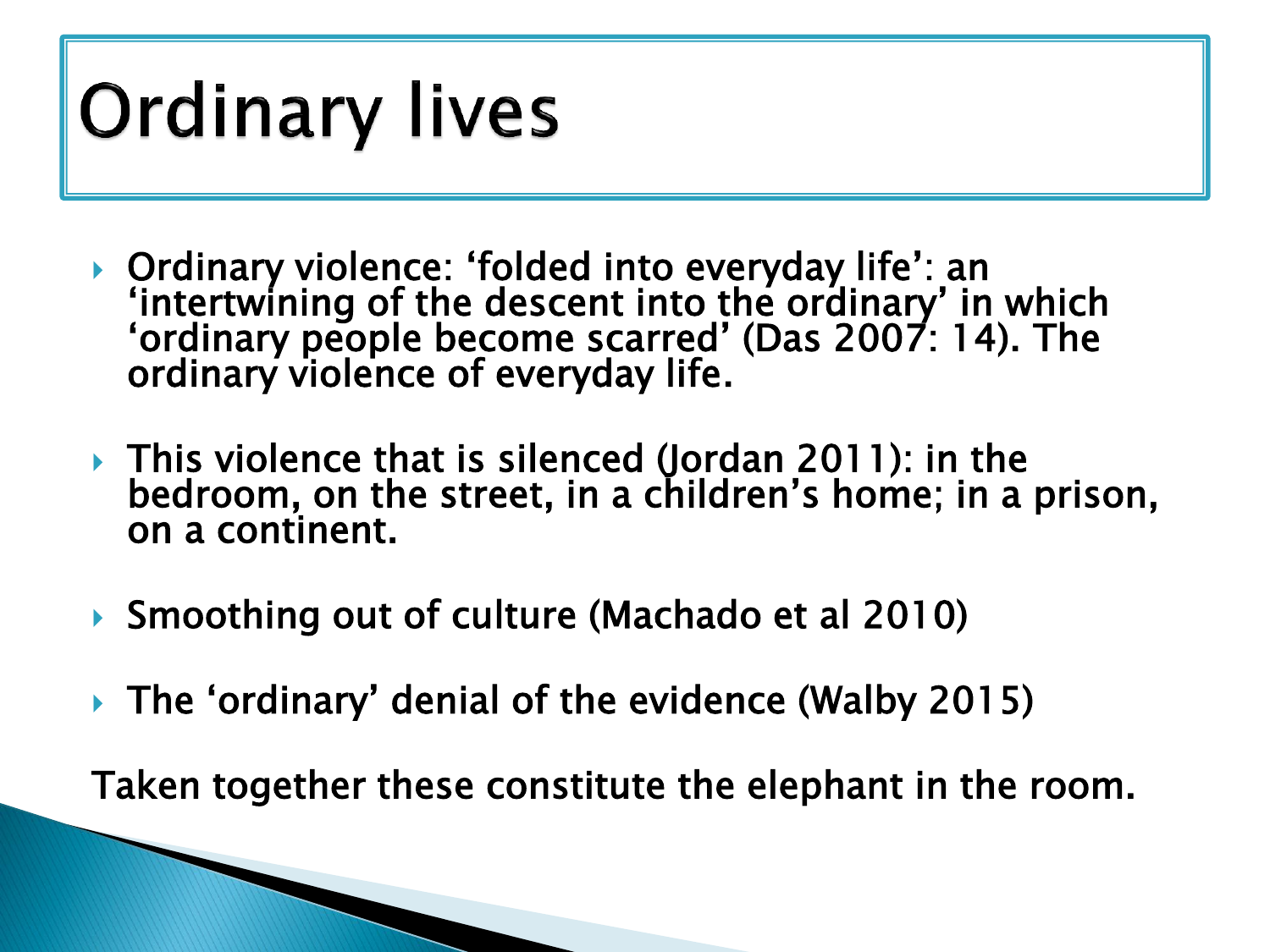#### How do 'ordinary' people do 'extraordinary' things?

- ▶ 9/11 and the 'violence of the metropole' (Connell 2007)
- ▶ Criminological biases (Cottee 2014)

Main approaches:

- ▶ 1) lone wolf
- **▶ 2) strain theory**
- ▶ 3) subcultural
- ▶ 4 cultural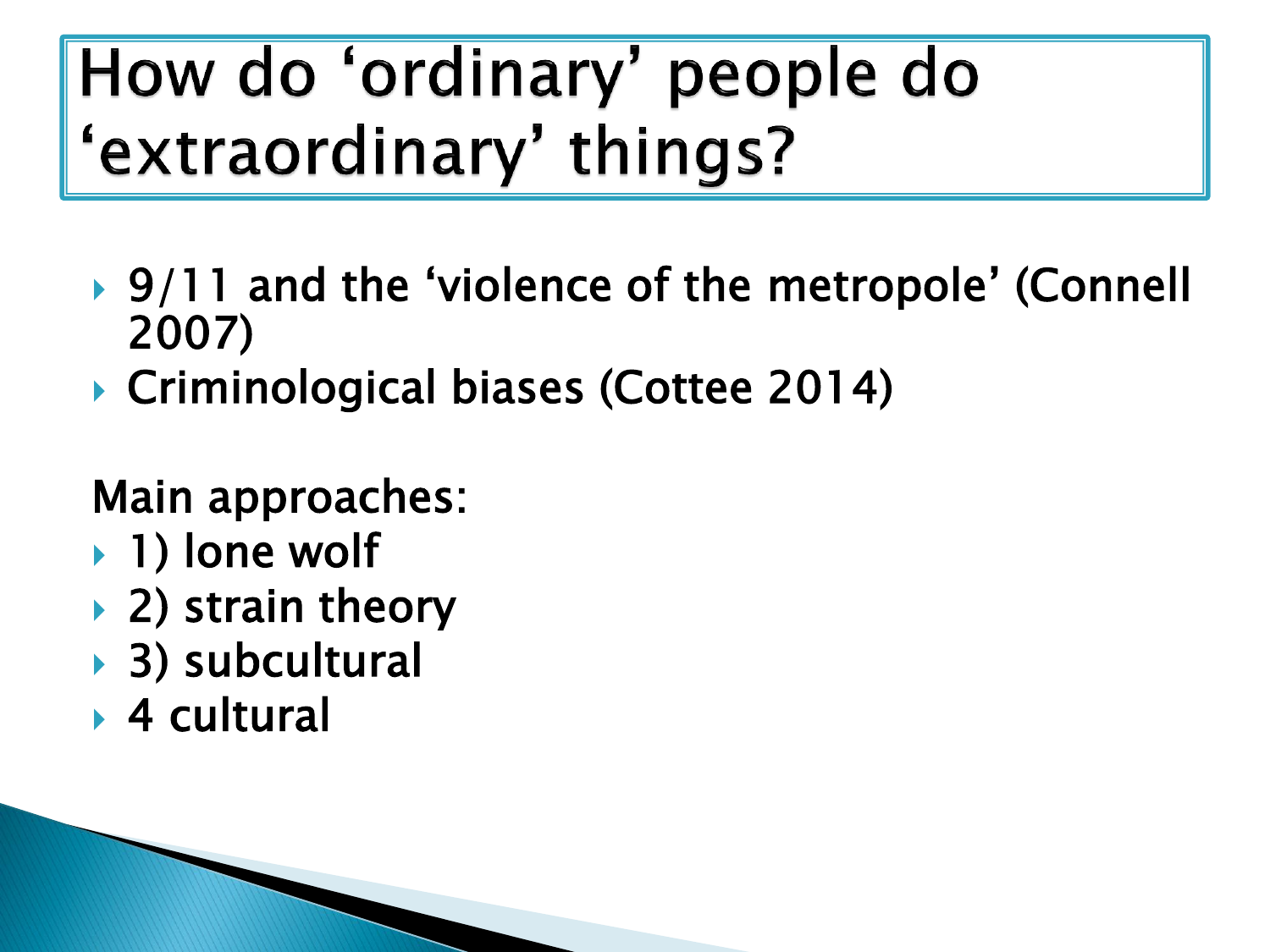# **Ordinary denials?**

- $\triangleright$  the denial of religion as a crime inducing motivator
- $\triangleright$  the denial of the role of belief in projecting violent extremism
- $\triangleright$  the search for generalizable explanations for such violent extremism,
- ▶ The denial of situated life experiences and biographies of those driven towards violent extremism.

These denials reflect another the elephant in the room: the liberal bias of criminology.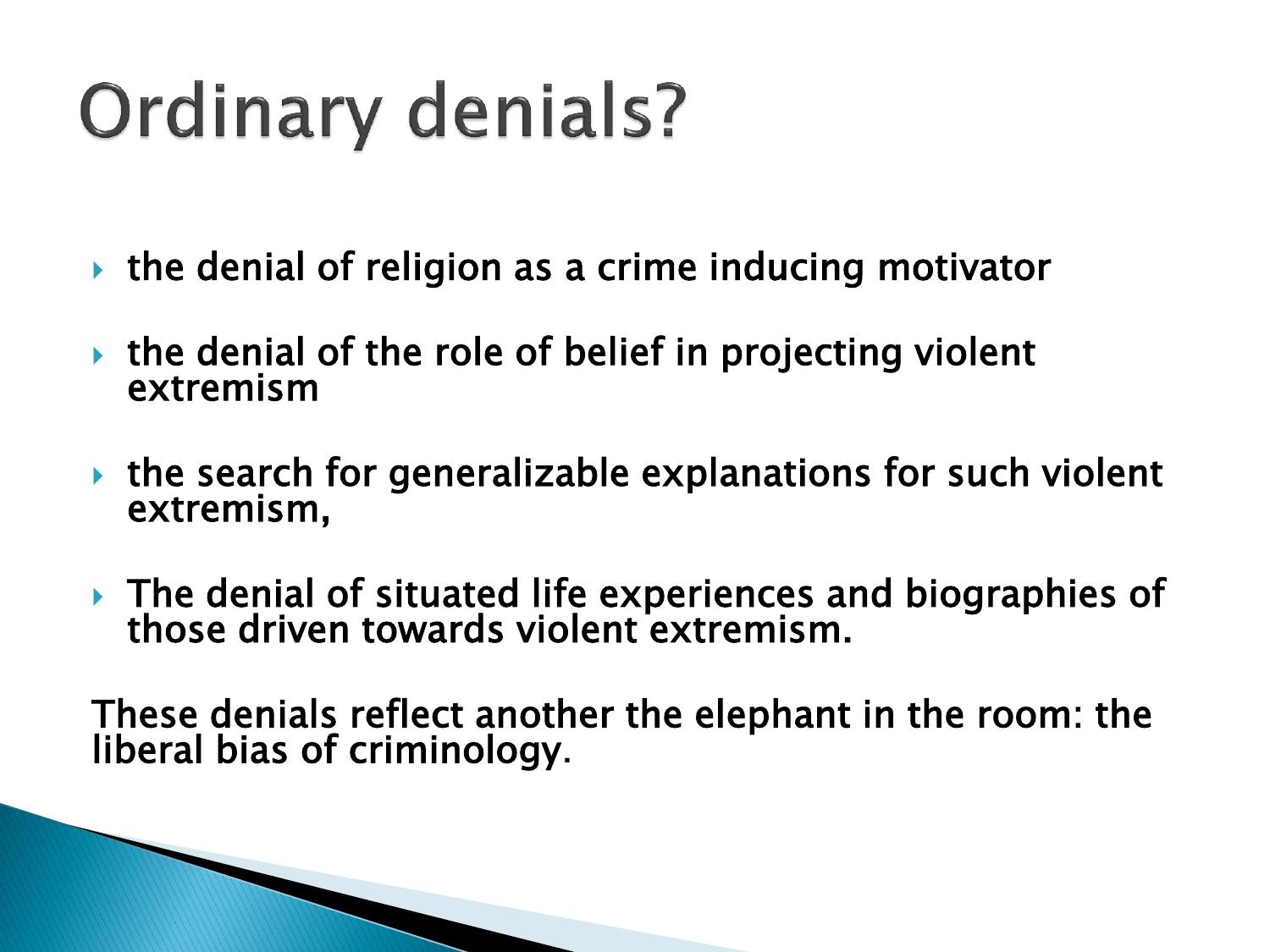# Different beginnings?

Following de Sousa Santos (2014)

A different epistemological imagination? A democratic imagination?

- A different starting place, affording space to different voices (see Carrington 2015)
- ▶ By definition, this implies a resistance to the implicit Occidental (and colonial) heritage which taints much of contemporary criminological work.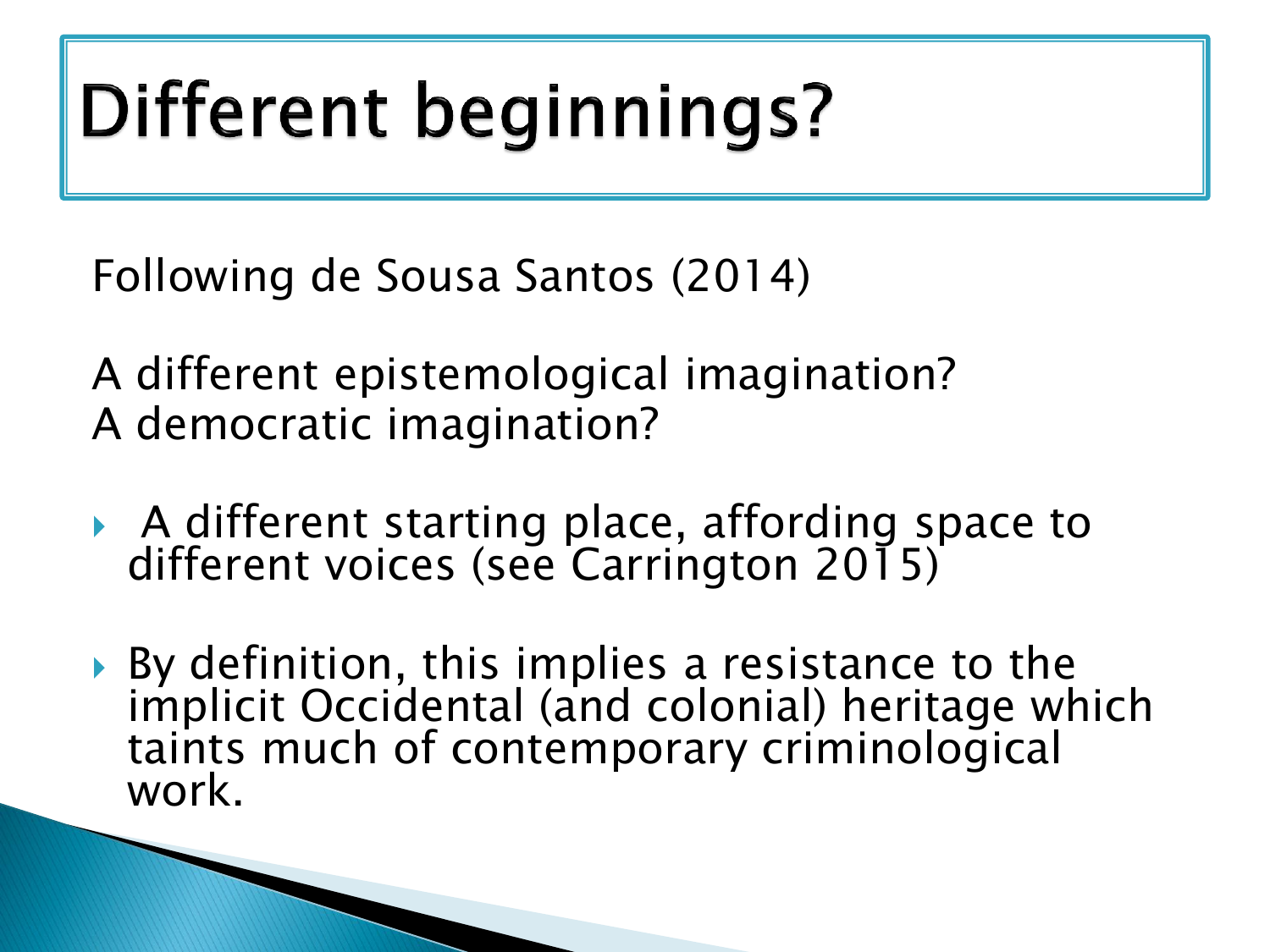### By way of a conclusion

- ▶ Body- Gendrot (2011) asks, how different might the social sciences look and feel if writers and researchers in Africa, Asia and South America were afforded an equal platform to speak about world affairs in Anglophone books, websites and journals.
- Asian criminology, in being neither here nor there (Carrington 2015), stands at the positive intersection of the north-south and east-west in terms of geography and culture is well placed to think differently both conceptually and methodological about the criminological enterprise, from which the discipline as a whole may benefit (Braithwaite 2015)
- At a minimum, echoing Cottee (2014) and the story with which this paper began: surely we can talk about this?